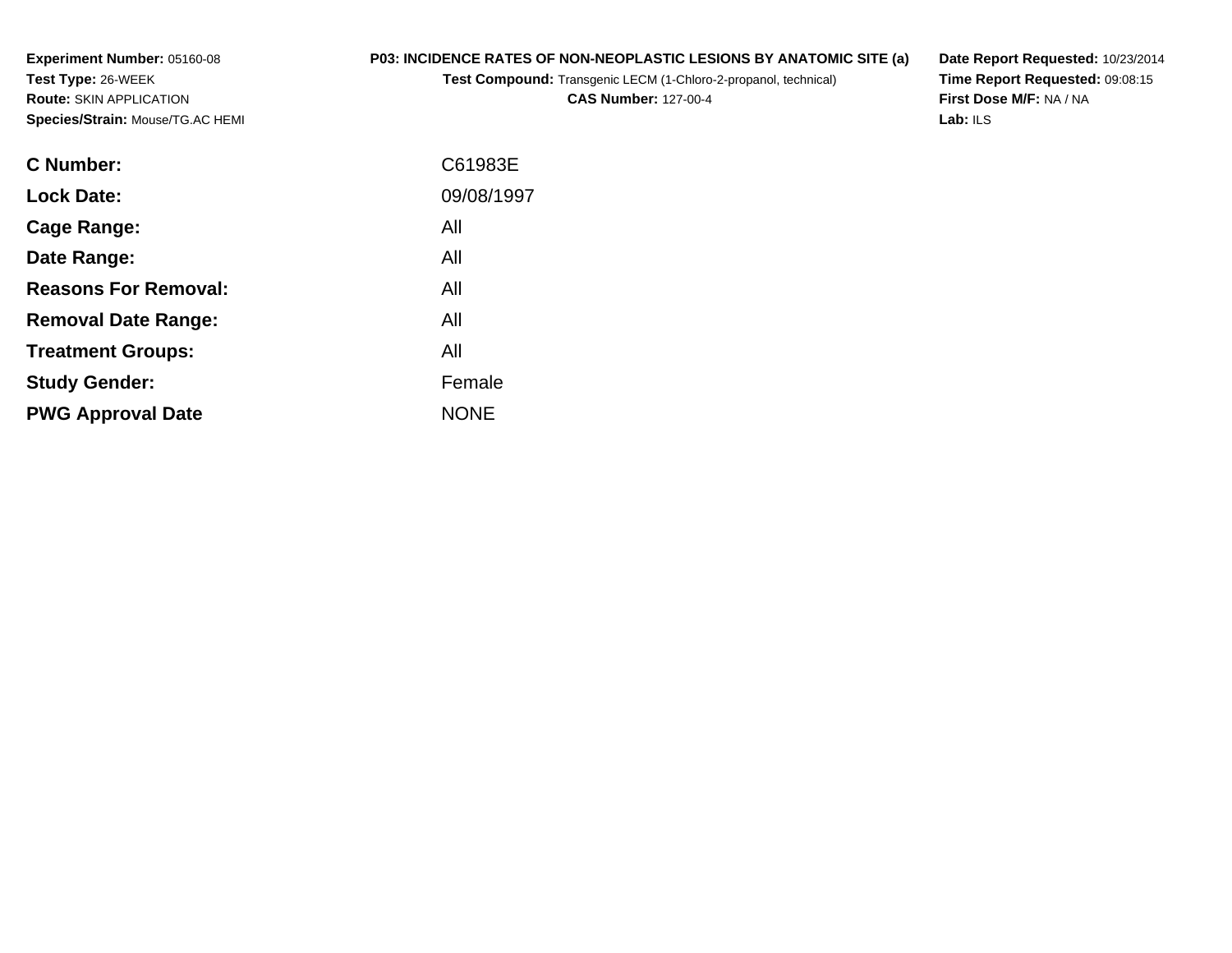**P03: INCIDENCE RATES OF NON-NEOPLASTIC LESIONS BY ANATOMIC SITE (a)**

**Test Compound:** Transgenic LECM (1-Chloro-2-propanol, technical)

**CAS Number:** 127-00-4

**Date Report Requested:** 10/23/2014**Time Report Requested:** 09:08:15**First Dose M/F:** NA / NA**Lab:** ILS

| <b>TG.AC HEMI Mouse FEMALE</b>                              | 0 MG         | <b>1.25 UG TPA</b> | 1.2 MG | 6.0 MG | 12.0 MG   |
|-------------------------------------------------------------|--------------|--------------------|--------|--------|-----------|
| <b>Disposition Summary</b>                                  |              |                    |        |        |           |
| <b>Animals Initially In Study</b>                           | 15           | 14                 | 15     | 15     | 20        |
| <b>Early Deaths</b>                                         |              |                    |        |        |           |
| <b>Moribund Sacrifice</b>                                   |              | $\mathbf{2}$       |        |        | 1         |
| <b>Natural Death</b>                                        | $\mathbf{2}$ | 1                  | 1      |        |           |
| <b>Survivors</b>                                            |              |                    |        |        |           |
| <b>Natural Death</b>                                        |              | 1                  |        |        |           |
| <b>Terminal Sacrifice</b>                                   | 11           | 8                  | 14     | 15     | 16        |
| Other                                                       | $\mathbf{2}$ | $\overline{2}$     |        |        | 3         |
| <b>Animals Examined Microscopically</b>                     | 11           |                    |        |        | 16        |
| ALIMENTARY SYSTEM                                           |              |                    |        |        |           |
| Liver                                                       | (11)         | (0)                | (0)    | (0)    | (16)      |
| Hematopoietic Cell Proliferation, Focal                     |              |                    |        |        | 1(6%)     |
| Infiltration Cellular, Mononuclear CI                       | 11 (100%)    |                    |        |        | 15 (94%)  |
| Midzonal, Hypertrophy                                       | 9(82%)       |                    |        |        | 15 (94%)  |
| Midzonal, Hypertrophy, Diffuse                              | 1(9%)        |                    |        |        |           |
| <b>Necrosis</b>                                             | 2(18%)       |                    |        |        |           |
| Necrosis, Focal                                             |              |                    |        |        | 3(19%)    |
| <b>Salivary Glands</b>                                      | (11)         | (0)                | (0)    | (0)    | (16)      |
| Submandibul GI, Atrophy, Diffuse                            | 1(9%)        |                    |        |        |           |
| Submandibul GI, Infiltration Cellular,<br>Lymphocyte, Focal |              |                    |        |        | 2(13%)    |
| Stomach, Forestomach                                        | (11)         | (0)                | (0)    | (0)    | (16)      |
| Epithelium, Hyperplasia, Focal                              | 1(9%)        |                    |        |        |           |
| Inflammation, Suppurative, Acute, Focal                     | 1(9%)        |                    |        |        |           |
| Stomach, Glandular                                          | (11)         | (0)                | (0)    | (0)    | (16)      |
| Tongue                                                      | (0)          | (0)                | (0)    | (0)    | (2)       |
| Inflammation, Chronic Active                                |              |                    |        |        | $1(50\%)$ |

CARDIOVASCULAR SYSTEM

**Experiment Number:** 05160-08

**Species/Strain:** Mouse/TG.AC HEMI

**Test Type:** 26-WEEK**Route:** SKIN APPLICATION

a - Number of animals examined microscopically at site and number of animals with lesion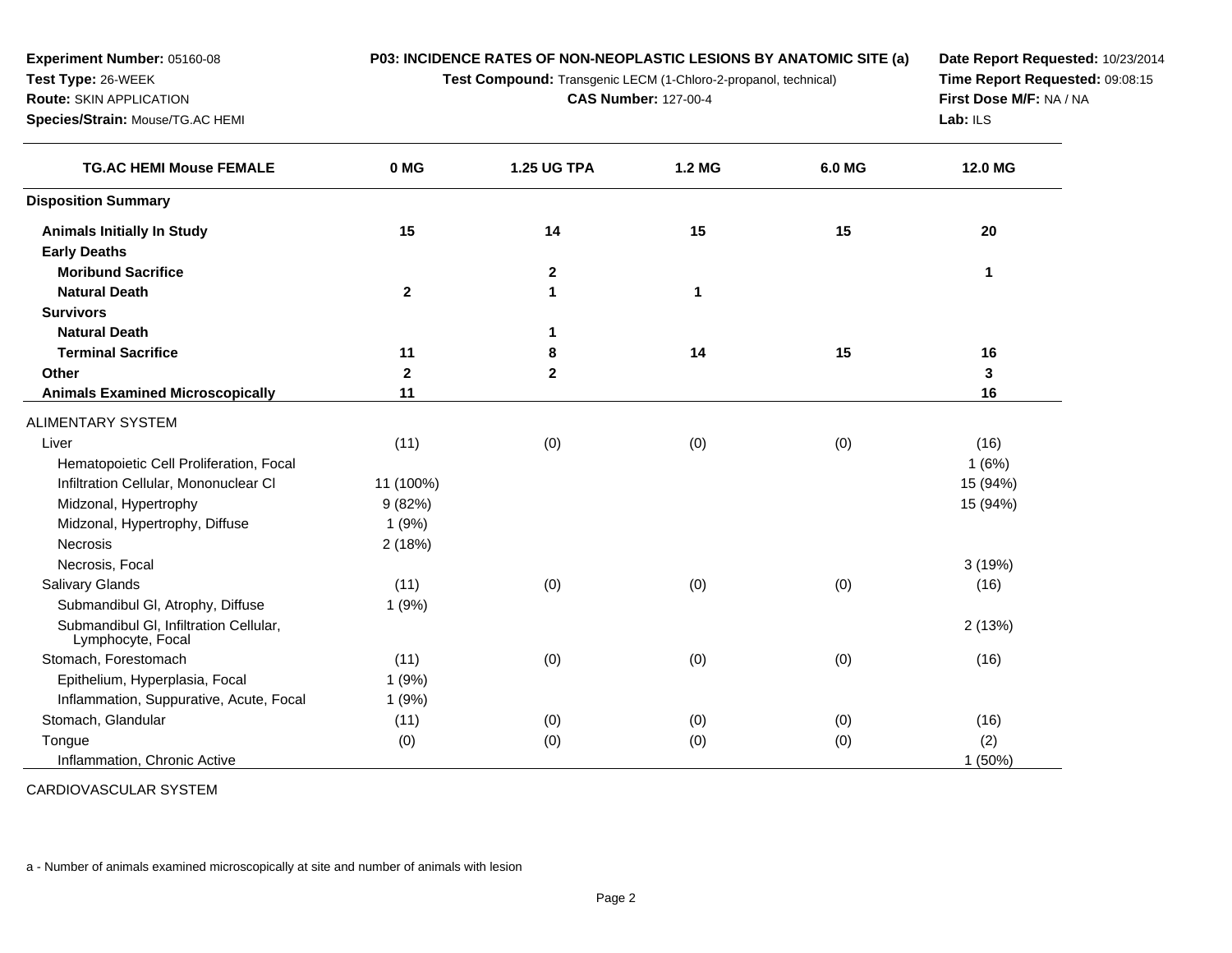| Experiment Number: 05160-08                                        |           | P03: INCIDENCE RATES OF NON-NEOPLASTIC LESIONS BY ANATOMIC SITE (a) | Date Report Requested: 10/23/2014<br>Time Report Requested: 09:08:15 |        |           |
|--------------------------------------------------------------------|-----------|---------------------------------------------------------------------|----------------------------------------------------------------------|--------|-----------|
| Test Type: 26-WEEK                                                 |           | Test Compound: Transgenic LECM (1-Chloro-2-propanol, technical)     |                                                                      |        |           |
| <b>Route: SKIN APPLICATION</b>                                     |           | <b>CAS Number: 127-00-4</b>                                         | First Dose M/F: NA / NA<br>Lab: ILS                                  |        |           |
| Species/Strain: Mouse/TG.AC HEMI<br><b>TG.AC HEMI Mouse FEMALE</b> |           |                                                                     |                                                                      |        |           |
|                                                                    | 0 MG      | <b>1.25 UG TPA</b>                                                  | 1.2 MG                                                               | 6.0 MG | 12.0 MG   |
| None                                                               |           |                                                                     |                                                                      |        |           |
| <b>ENDOCRINE SYSTEM</b>                                            |           |                                                                     |                                                                      |        |           |
| <b>Adrenal Cortex</b>                                              | (11)      | (0)                                                                 | (0)                                                                  | (0)    | (16)      |
| Capsule, Hyperplasia, Focal                                        | 6(55%)    |                                                                     |                                                                      |        | 4 (25%)   |
| Zona Reticul, Degeneration, Fatty                                  | 11 (100%) |                                                                     |                                                                      |        | 16 (100%) |
| Adrenal Medulla                                                    | (11)      | (0)                                                                 | (0)                                                                  | (0)    | (16)      |
| <b>Pituitary Gland</b>                                             | (11)      | (0)                                                                 | (0)                                                                  | (0)    | (16)      |
| <b>Thyroid Gland</b>                                               | (11)      | (0)                                                                 | (0)                                                                  | (0)    | (16)      |
| Infiltration Cellular, Lymphocyte, Focal                           | 1(9%)     |                                                                     |                                                                      |        |           |
| <b>GENERAL BODY SYSTEM</b><br>None                                 |           |                                                                     |                                                                      |        |           |
| <b>GENITAL SYSTEM</b>                                              |           |                                                                     |                                                                      |        |           |
| Ovary                                                              | (0)       | (0)                                                                 | (0)                                                                  | (0)    | (1)       |
| Periovarn Tiss, Cyst                                               |           |                                                                     |                                                                      |        | 1 (100%)  |
| Uterus                                                             | (0)       | (0)                                                                 | (0)                                                                  | (0)    | (1)       |
| Endometrium, Hyperplasia, Cystic                                   |           |                                                                     |                                                                      |        | 1 (100%)  |
| <b>HEMATOPOIETIC SYSTEM</b>                                        |           |                                                                     |                                                                      |        |           |
| Lymph Node, Mandibular                                             | (10)      | (0)                                                                 | (0)                                                                  | (0)    | (15)      |
| Spleen                                                             | (11)      | (0)                                                                 | (0)                                                                  | (0)    | (16)      |
| Thymus                                                             | (10)      | (0)                                                                 | (0)                                                                  | (0)    | (16)      |
| <b>INTEGUMENTARY SYSTEM</b>                                        |           |                                                                     |                                                                      |        |           |
| <b>Mammary Gland</b>                                               | (8)       | (0)                                                                 | (0)                                                                  | (0)    | (16)      |
| Skin                                                               | (11)      | (0)                                                                 | (0)                                                                  | (0)    | (16)      |
| Epidermis, SOA, Hyperplasia, Focal                                 |           |                                                                     |                                                                      |        | 1(6%)     |
| SOA, Inflammation, Chronic Active, Focal                           |           |                                                                     |                                                                      |        | 1(6%)     |

MUSCULOSKELETAL SYSTEM

None

a - Number of animals examined microscopically at site and number of animals with lesion